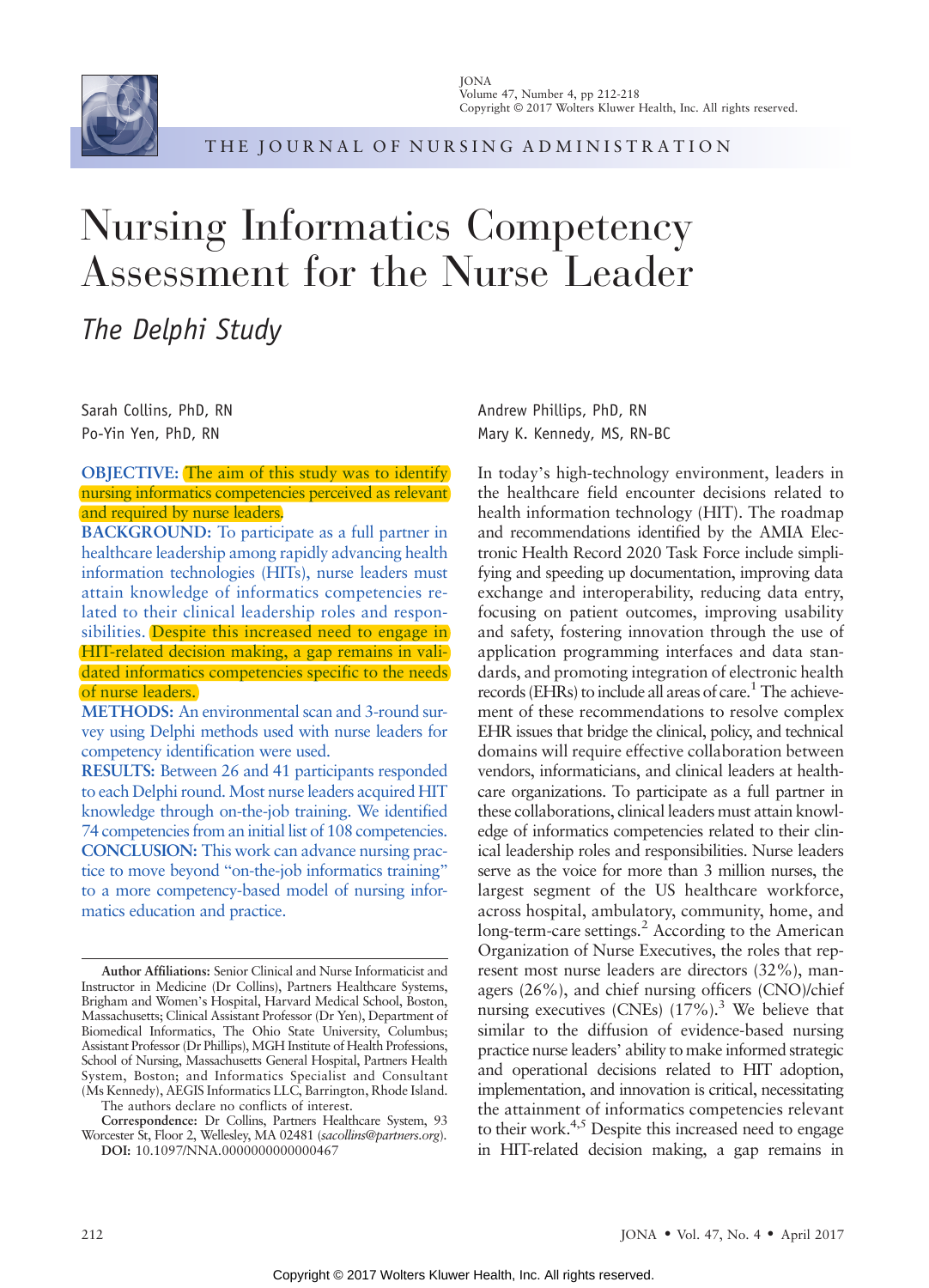validated informatics competencies specific to the needs of nurse leaders and reflective of the rapidly changing information technology  $(IT)$  environment.<sup>6,7</sup>

# **Background**

Clancy8 reported on 28 nursing schools identifying significant nursing informatics deficits in faculty competencies and curriculum. These deficits may inhibit nursing's advancements toward future Real-Time Healthcare System (RTHS) defined as providing 4 rights: "the right information, at the right time, in the right format... to the right audience."<sup>9</sup> Information life-cycle management is a key technology instrumental to the success of the RTHS and is a fundamental component of nursing informatics.10 Specifically, the RTHS is a next-generation, transformative model for healthcare operations, management, and information technology in which "chief information officers (CIOs) should activate an engagement plan with the CNO including these steps:

- Educate the CNO about the major technology breakthroughs that build the RTHS management paradigm. Review the evolving landscape of applications, real-time analytics, and infrastructure.
- Together, build specific value cases that clarify RTHS benefits—starting with mature wins, like finding smart pumps, but moving ahead to nurse and patient experience and patient throughput. Emphasize those cases with a positive impact on nurses" daily work lives, patient satisfaction, and quality of care.
- Seek out innovative nurse managers and key influencers of staff attitude to improve cultural readiness. As part of this readiness, create or reinvent the role of chief nursing informatics officer, whose focus goes well beyond support of the EHR." $^{11(p1)}$

These recommendations, aligned with our team's recent work on nursing informatics governance structures, are especially noteworthy for nursing practice in that they forecast future competencies for many nurse leader roles and will move well beyond the use of EHRs and management of EHR implementation projects, toward a continued focus on improving the patient experience, as well as the nursing care environment through innovative and applied technologies.<sup>12</sup> In fact, Hessels et al<sup>13</sup> reported evidence linking lower 7-day readmissions and shorter length of stay to advanced EHR adoption, while noting that a supportive nursing environment is independently and positively linked to better delivery of nursing care and patient satisfaction, inferring a significant role for informatics competencies to appropriately integrate technology into nursing practice. Too often IT decisions are left to others as nursing leaders lack the competencies necessary to actively participate in the IT decision-making process.<sup>6</sup> As technologies rapidly expand and new models of healthcare delivery emerge, a new set of competencies are required by today's nursing professional and are critical for nursing practice leaders to continue to advance and innovate.

To address the gap of a lack of nursing informatics competencies for nurse leaders, we conducted a 2-year, multimethod study to define, develop, and validate a nursing informatics competencies selfassessment instrument specific to the needs of nurse leaders to evaluate their levels of nursing informatics competencies and target learning and professional development opportunities. We followed the 8-step scale development process by DeVellis.<sup>14</sup> These steps are summarized in Table 1. For each step, we identified the process step and method(s) utilized: (1) clarify the intended concepts to measure, (2) generate an item pool, (3) determine the format for measurement, and (4) have the initial item pool reviewed by experts, (5) consider inclusion of validated items, (6) administer items to a development sample, (7) evaluate the items

| Development Phase<br><b>Instrument Development Process Steps</b><br>Method(s) Utilized<br>Competency identification<br>1. Clarify the intended concepts to measure<br>using key terms to identify initial list of<br>2. Generate an item pool<br>competencies for evaluation<br>3. Determine the format for measurement<br>Delphi study in 3 rounds for content and face<br>4. Have the initial item pool reviewed by |  |                                                                                                                                                      |
|-----------------------------------------------------------------------------------------------------------------------------------------------------------------------------------------------------------------------------------------------------------------------------------------------------------------------------------------------------------------------------------------------------------------------|--|------------------------------------------------------------------------------------------------------------------------------------------------------|
|                                                                                                                                                                                                                                                                                                                                                                                                                       |  |                                                                                                                                                      |
| experts<br>Factor analysis<br>Multivoting and survey instrument<br>5. Consider inclusion of validated items<br>6. Administer items to a development sample<br>7. Evaluate the items<br>and factor identification<br>8. Optimize scale length                                                                                                                                                                          |  | Environmental scan of indexed research databases<br>validity using a survey instrument and CVI<br>Exploratory factor analysis for scale optimization |

Table 1. Eight-Step Scale Development Process and the Corresponding Methodologies Used in Developing the Nursing Informatics Competency Assessment—Nurse Leader Survey Instrument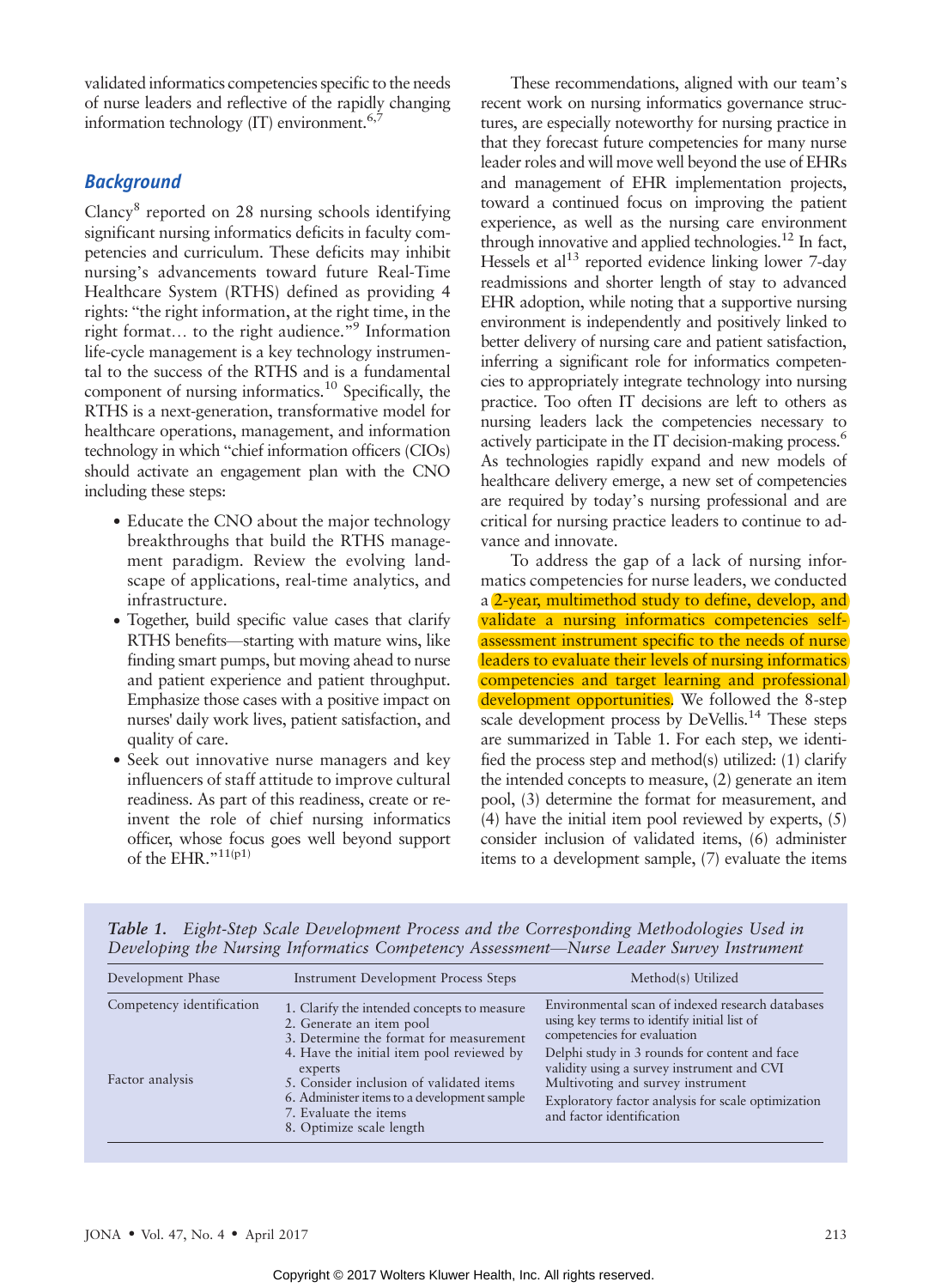(item performance, factor analysis,  $\alpha$ ), and (8) optimize scale length.

We further separated the 8 steps into 2 phases: competency identification (steps 1-4) and factor analysis (steps 5-8). In order to provide details of the process, we published the study into 2 articles. In this article, we summarize the 1st phase of the scale development process: competency identification. Concurrently, we published the 2nd phase of the process, factor analysis, into a 2nd publication, entitled "Nursing Informatics Competency Assessment for the Nurse Leader: Instrument Refinement, Validation, and Psychometric Analysis,"<sup>15</sup> which details our development of a final validated instrument to measure informatics competencies specific to the Nurse Leader: Nursing Informatics Competency Assessment for the Nurse Leader.

The aim of this article is to identify the nursing informatics competencies perceived as relevant and required by today's nurse leader and/or manager.

# **Methods**

We conducted an environmental scan to identify existing work related to nurse leaders' informatics competencies to inform development of our survey deployed using the Delphi method for nurse leader competency identification.

## Environmental Scan

We performed an environmental scan during fall 2012, to identify existing work related to nurse leaders' informatics competencies (steps 1-3). We searched PubMed and CINAHL for literature with validated competency statements and self-assessment scales and used Google and Google Scholar search engines to find related educational resources and reports. The following search terms were used: "informatics" and/or "competency" and/or "health information technology" and/or "HIT" and/or "nursing" and/or "self-assessment scale."

#### Delphi Survey Method to Establish Content/Face Validity

In step 4, we aimed to understand the nursing informatics competencies perceived as relevant and required by today's nurse leader and/or manager. We conducted a Delphi survey to seek opinions of nursing leadership about HIT competencies critical for the nurse leader and at the same time establish the content/face validity of the survey instrument. We selected sets of competencies based on results of our environmental scan and closely replicated the methods used by Westra and Delaney.16 The Delphi survey was developed using REDCap software and included 3 rounds. The survey was distributed using snowball sampling to nurse leaders and managers in the Organization of Nurse Leaders (ONL) (Massachusetts and Rhode Island) via e-mail, leveraging the ONL governance structure (ie, board and committee members) as targeted participants were also asked to forward the survey within their network of nurse leaders and managers. All study procedures were approved by Partners Healthcare System's institutional review board.

In rounds 1 and 2, we asked participants to vote on each competency as relevant or not relevant, using a binary response, yes or no. The respondents were also able to include comments as free text, such as suggested changes to the phrasing of the competency in an effort to provide unbiased feedback. This also provided a source of qualitative data for further evaluation of results and clarification of included competencies. For the final survey round, a 4-point Likert scale  $(1 = not$ relevant,  $2 =$  somewhat relevant,  $3 =$  quite relevant,  $4 =$ very relevant) was used so that a more sophisticated analysis and reduction of the competencies could be performed. During rounds 2 and 3, the results from the previous round, including all free-text comments, were anonymized and provided to the participants.

A content validity index (CVI) score was calculated to evaluate the ranked relevance of the competencies by participants.17 The threshold to retain a competency was a CVI greater than 0.80, derived from the Likert scale votes of "quite important" or "very important," and was consistent with the work of Westra and Delaney.<sup>16</sup> We used Kruskal-Wallis analysis of variance to identify differences among groups (ie, different types of organizations and roles). We also evaluated criteria with a borderline CVI threshold of less than 0.80 using qualitative data but did not exclude any items with a CVI of greater than 0.80.

# **Results**

## Environmental Scan

In 2002, Staggers et  $al^{18}$  used the Delphi method to establish the 1st reliable and valid informatics competencies for nurses at 4 levels of practice (entry level to advanced informatics specialists). Since that research, knowledge related to **nursing informatics competen**cies has grown as technology has moved closer to the bedside, and chair side, of clinical practice.

Westra and Delaney<sup>16</sup> defined competencies for nurse and health leaders in 2008 with a focus on informatics knowledge and skills. Gassert<sup>19</sup> recognized the potential of clinical informatics to transform clinical practice with the right tools and skills. Also in 2008, Hart<sup>20</sup> performed a review of the literature in an effort to define those competencies that would advance evidence-based practice and the use of HIT. That research revealed a history of research that focused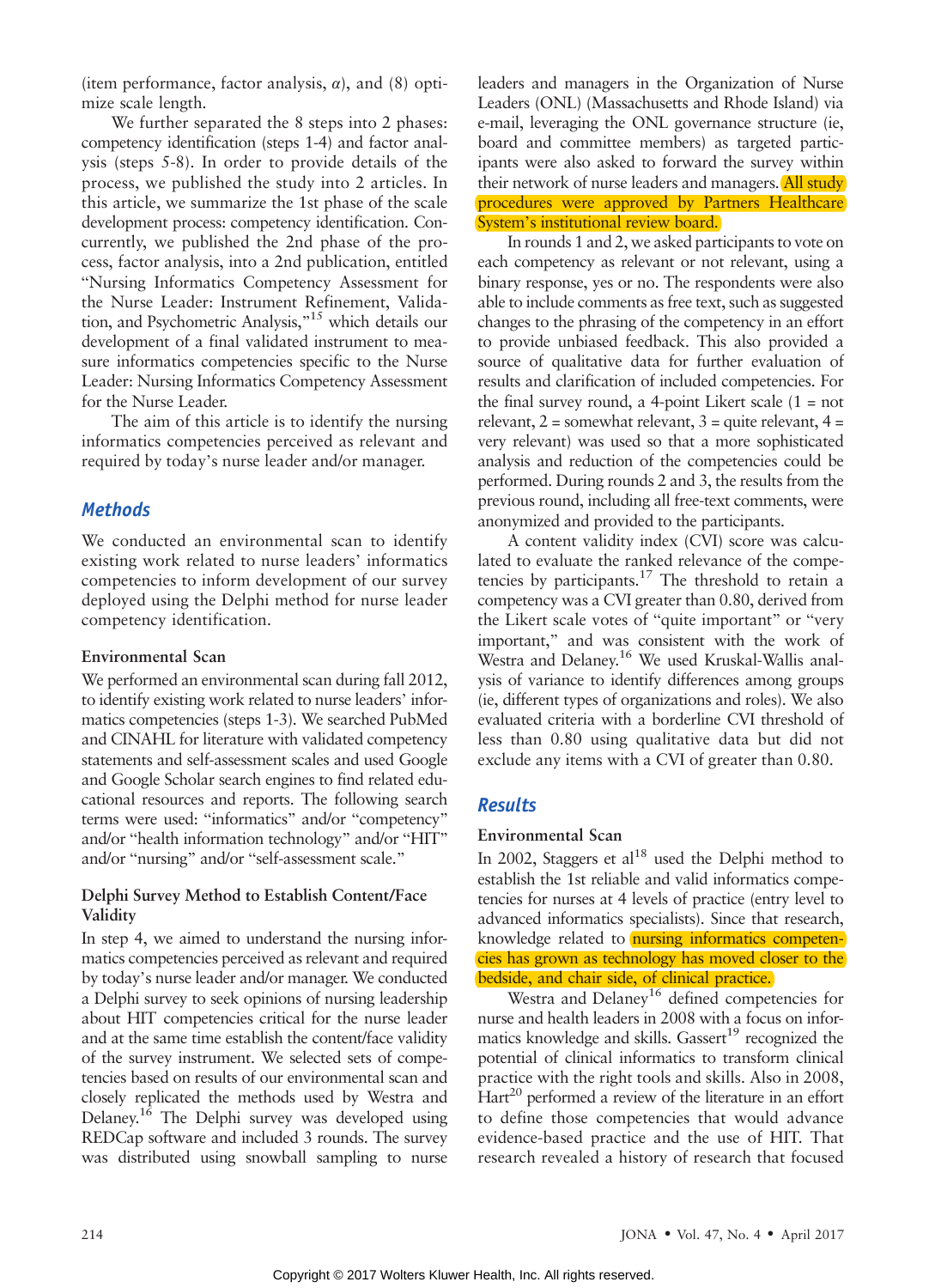on attitudes and use of e-resources but not necessarily the competencies and skills needed by nurses to work in a technology-rich work environment.

 $Hart<sup>21</sup>$  later went on to focus on job-specific nursing informatics competencies for nurse managers, noting that this focus was too narrow because informatics competencies were not incorporated into specific jobs for nurses. In 2013, Simpson<sup>7</sup> emphasized the importance of job-specific nursing informatics competencies required by the CNE and how the lack of key competencies was a barrier to full engagement in HIT decision making. Some of his key findings went on to reveal that their role is often tactical (ie, functional) and that the CNE is often in a "recommender" role. The study also revealed an informatics competency deficit related to societal and technical trends as they relate to nursing. $\frac{7}{7}$  The need for job-specific competencies continues to be recognized as a need for the future of nursing.2 Based on these findings, we selected Westra and Delaney's<sup>16</sup> competencies with those more recently identified by  $Simpson<sup>7</sup>$  as the initial set of 108 competencies in the item pool for the Delphi survey.

### Delphi Study to Establish Content/Face Validity

The Delphi study was performed to establish content/ face validity of items that would later be used in the development of a validated self-assessment instrument. Three rounds of surveys were conducted: (1) June to July 2013, (2) September to October 2013, and (3) December 2013 to January 2014 (Figure 1). A high-level summary of the sample population and initial findings are available online [\(http://www.himss.org/](http://www.himss.org/ni-impact-survey) [ni-impact-survey](http://www.himss.org/ni-impact-survey); HIMSS 2015 Nursing Informatics Symposium).<sup>22</sup> There were 34 participants in round 1, 26 participants in round 2, and 41 participants in round 3 (Table 2). Most participants were executives, followed by directors and then managers and then those who were holding master's or doctoral degrees. The largest number of respondents came from community hospitals and then from academic medical centers. When asked about their HIT training, most



respondents replied that their knowledge came from "on-the-job" training or self-learning.

The Delphi survey began with 108 competency items. The list was reduced to 98 items when 10 items were excluded after round 1 and further reduced to 92 items when 6 additional items were excluded after round 2. During rounds 1 and 2, we rephrased 29 competencies based on feedback from the respondents. After the last round, a total of 74 competencies were retained when 18 items were excluded because of having a CVI of less than 0.80 (Figure 1).

The 74 retained competencies mapped into 15 broad informatics categories, based on modified Westra and Delaney's<sup>16</sup> competency categories (Table 3).

The top 15 competencies, in detail, were ranked by priority (Table 4). The 1st 2 items received 100% of the votes as "quite" or "very relevant":  $(1)$  the ability to ensure that nursing values/requirements are represented in HIT selection and evaluation and (2) inclusion of nursing information within HIT systems. The subsequent items focused on collaboration, communication, and advocacy.

#### **Discussion**

This initial study identified 74 competencies with a CVI of greater than 0.80 specific to nurse leaders and nurse managers from an initial list of 108 competencies. The large number of competencies identified as "important" speaks to the urgent need for informatics education and the increasing complexity of the nursing leadership role. We observed a changing emphasis on competencies focused on outcomes, quality, and cost compared with studies conducted in past years<sup>16</sup>; these new areas of focus could be attributed to an ever increasing volume of patient data that require new tools for nurse managers to use to effectively evaluate care. Skills in managing large outcomes, quality, and cost data sets are needed to ensure nursing is "at the table" and is able to advocate for nursing-specific needs. The current on-the-job nature of informatics education identified in the survey responses is inadequate to meet this need. Too often, HIT leadership and strategic decisions are based within IT versus at the provider leadership level, although this trend may be changing.12 Nursing must be in a position to lead and participate in HIT selection, development, and optimization. Our data showed that this need is not limited to large health systems but is consistent across all organization types and nursing leadership roles. There is a clear educational gap around nursing informatics exemplified by the large number of competencies identified in our data and the majority of onthe-job training noted. Avalidated self-assessment tool, Figure 1. Delphi study: results after each round. the next step in our research, will provide nursing with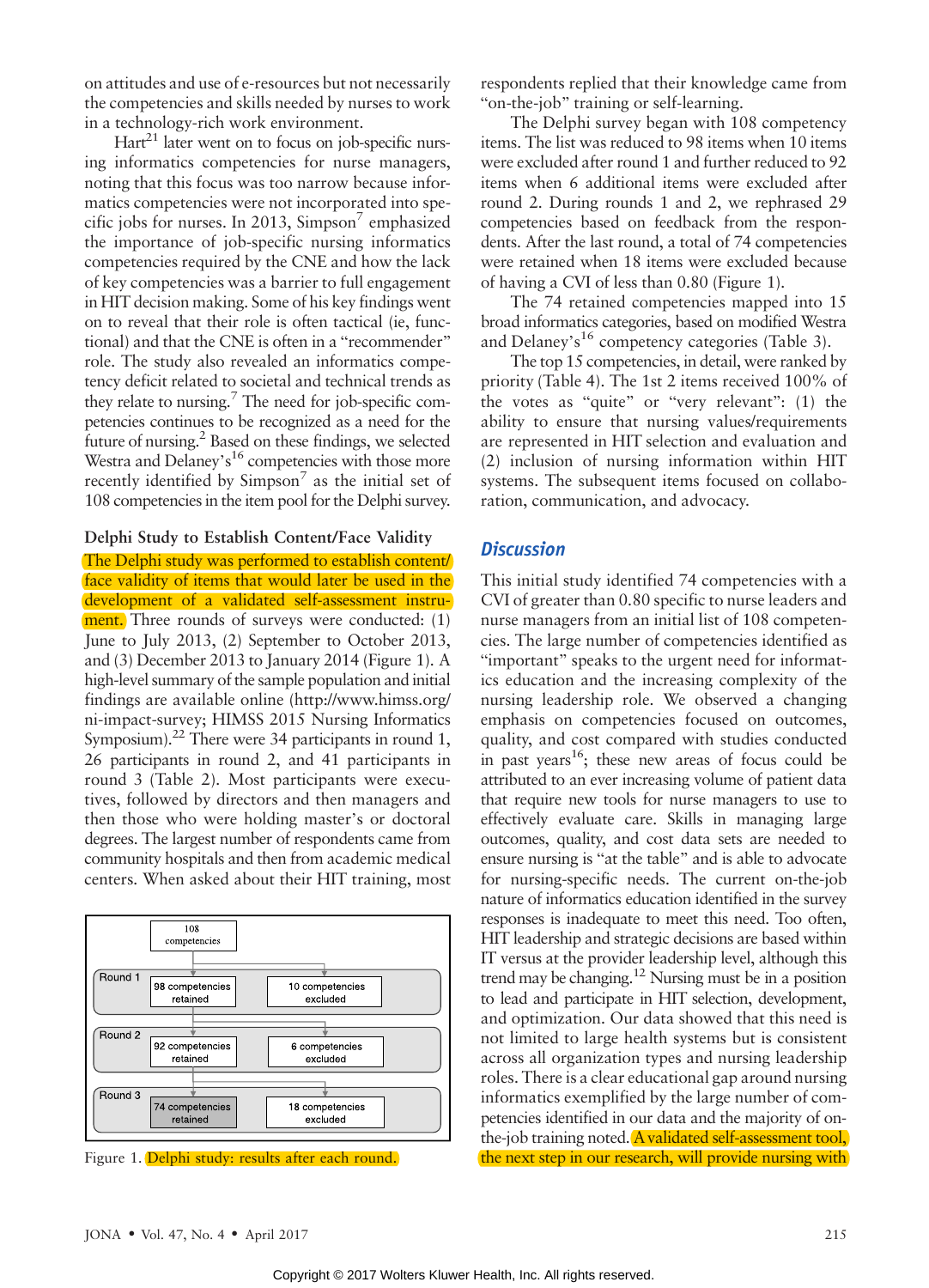|                                                    |                                            | Round 1        | Round 2        | Round 3        |  |
|----------------------------------------------------|--------------------------------------------|----------------|----------------|----------------|--|
| Delphi Round Samples                               |                                            | Total $n = 34$ | Total $n = 26$ | Total $n = 41$ |  |
|                                                    | Participant characteristics                |                |                |                |  |
| Highest education level                            | Doctoral                                   | $7(20.6\%)$    | $4(16\%)$      | $11(26.8\%)$   |  |
|                                                    | Master                                     | 24 $(70.6\%)$  | 21(84%)        | $23(56.1\%)$   |  |
|                                                    | Bachelor                                   | $2(5.9\%)$     | $0(0\%)$       | $5(12.2\%)$    |  |
|                                                    | Associate                                  | $1(2.9\%)$     | $0(0\%)$       | $2(4.9\%)$     |  |
| Years of experience                                | $>25$                                      | $14(41.2\%)$   | $15(60\%)$     | $19(46.3\%)$   |  |
| Role                                               | $16 - 25$                                  | 11 $(32.4\%)$  | $4(16\%)$      | $8(19.5\%)$    |  |
|                                                    | $11 - 15$                                  | $3(8.8\%)$     | 2(8%)          | $8(19.5\%)$    |  |
|                                                    | $6 - 10$                                   | $5(14.7\%)$    | $3(12\%)$      | $6(14.6\%)$    |  |
|                                                    | $3 - 5$                                    | $1(2.9\%)$     | $1(4\%)$       | $0(0\%)$       |  |
|                                                    | $1 - 2$                                    | $0(0\%)$       | $0(0\%)$       | $0(0\%)$       |  |
|                                                    | <1                                         | $0(0\%)$       | $0(0\%)$       | $0(0\%)$       |  |
|                                                    | Executive                                  | 18 (52.9%)     | $10(40\%)$     | 13 (31.7%)     |  |
|                                                    | Director                                   | $8(23.5\%)$    | 7(28%)         | $13(31.7\%)$   |  |
|                                                    | Manager                                    | $6(17.6\%)$    | 6(24%)         | $11(26.8\%)$   |  |
|                                                    | Staff nurse                                | $0(0\%)$       | $1(4\%)$       | $0(0\%)$       |  |
|                                                    | Researcher                                 | $0(0\%)$       | $0(0\%)$       | $1(2.4\%)$     |  |
|                                                    | Other                                      | $2(5.9\%)$     | $1(4\%)$       | $4(9.8\%)$     |  |
| Self-rated HIT knowledge<br>HIT education received | Above average                              | $13(39.4\%)$   | 11 $(44\%)$    | 23 (59%)       |  |
|                                                    | Average                                    | $16(48.5\%)$   | 14 $(56\%)$    | $15(41\%)$     |  |
|                                                    | Below average                              | $4(12.1\%)$    | $0(0\%)$       | $0(0\%)$       |  |
|                                                    | Formal education                           | $5(14.7\%)$    | 7(28%)         | $12(29.3\%)$   |  |
|                                                    | On-the-job training                        | 33 (97.1%)     | 22(88%)        | 40 $(97.6\%)$  |  |
|                                                    | Self-learner                               | $16(47.1\%)$   | 11 $(44\%)$    | $22(53.7\%)$   |  |
|                                                    | Other                                      | $0(0\%)$       | $0(0\%)$       | $2(4.9\%)$     |  |
|                                                    | Participants' organization characteristics |                |                |                |  |
|                                                    | Community Hospital                         | $17(50\%)$     | $10(40\%)$     | 16(39%)        |  |
|                                                    | Critical-access hospital                   | $2(5.9\%)$     | $0(0\%)$       | $2(4.9\%)$     |  |
|                                                    | Academic medical center                    | $10(29.4\%)$   | $9(36\%)$      | $11(26.8\%)$   |  |
|                                                    | Integrated delivery network                | $2(5.9\%)$     | $4(16\%)$      | $4(9.8\%)$     |  |
|                                                    | Academic/university                        | $0(0\%)$       | $1(4\%)$       | $4(9.8\%)$     |  |
| Type of organization                               | Other                                      | $3(8.8\%)$     | $2(8\%)$       | $6(14.6\%)$    |  |
|                                                    | Yes                                        | $6(17.6\%)$    | 6(24%)         | $6(14.6\%)$    |  |
| $Magnet^{TM}$ status                               | N <sub>o</sub>                             | 28 (82.4%)     | $19(76\%)$     | $35(85.4\%)$   |  |

#### Table 2. Delphi Round Sample Sizes and Demographics

Percent for each item may not sum to 100% because of multiselect answer choice options. Total counts for each item may not sum to total sample because of missing responses.

#### a means to identify need and then develop appropriate and responsive informatics education.

#### Practice Implications for the Nurse Executive

It is clear that nursing informatics and HIT knowledge should no longer be delegated to a specialist, but should be an expected core competency of professional practice. This research engaged expert nurse leaders to identify areas of nursing informatics that are important in their practice as leaders. Identification of these areas can bring greater specificity, in discussion with the information technology community, about domains that are ripe for development. This work can also provide a foundation for engagement plans that are developed and revised to support the healthcare delivery system of tomorrow.

The competencies identified here have application for the design of residency programs, continuing education programs, and curriculum development for nurse executives, leaders, and nurse managers. The level of

#### Table 3. Categories of Competencies Retained in Round 3 Results  $(CVI > 0.80)$

| Category                          | No. of Competencies<br>Retained |
|-----------------------------------|---------------------------------|
| Management concepts               | 9                               |
| Requirements and system selection | 9                               |
| Ethical/legal concepts            | 8                               |
| Information systems concepts      |                                 |
| Advanced software applications    | 6                               |
| Executive leadership              | 5                               |
| Financial                         | 5                               |
| Implementation/management         | 5                               |
| Patient-related applications      | 5                               |
| Data issues                       | $\overline{4}$                  |
| Technical knowledge               | 4                               |
| Collaboration                     | $\overline{2}$                  |
| Electronic communications         | $\overline{2}$                  |
| <b>HIT</b> selection              | $\overline{2}$                  |
| Standardization                   | 1                               |
| Total                             | 74                              |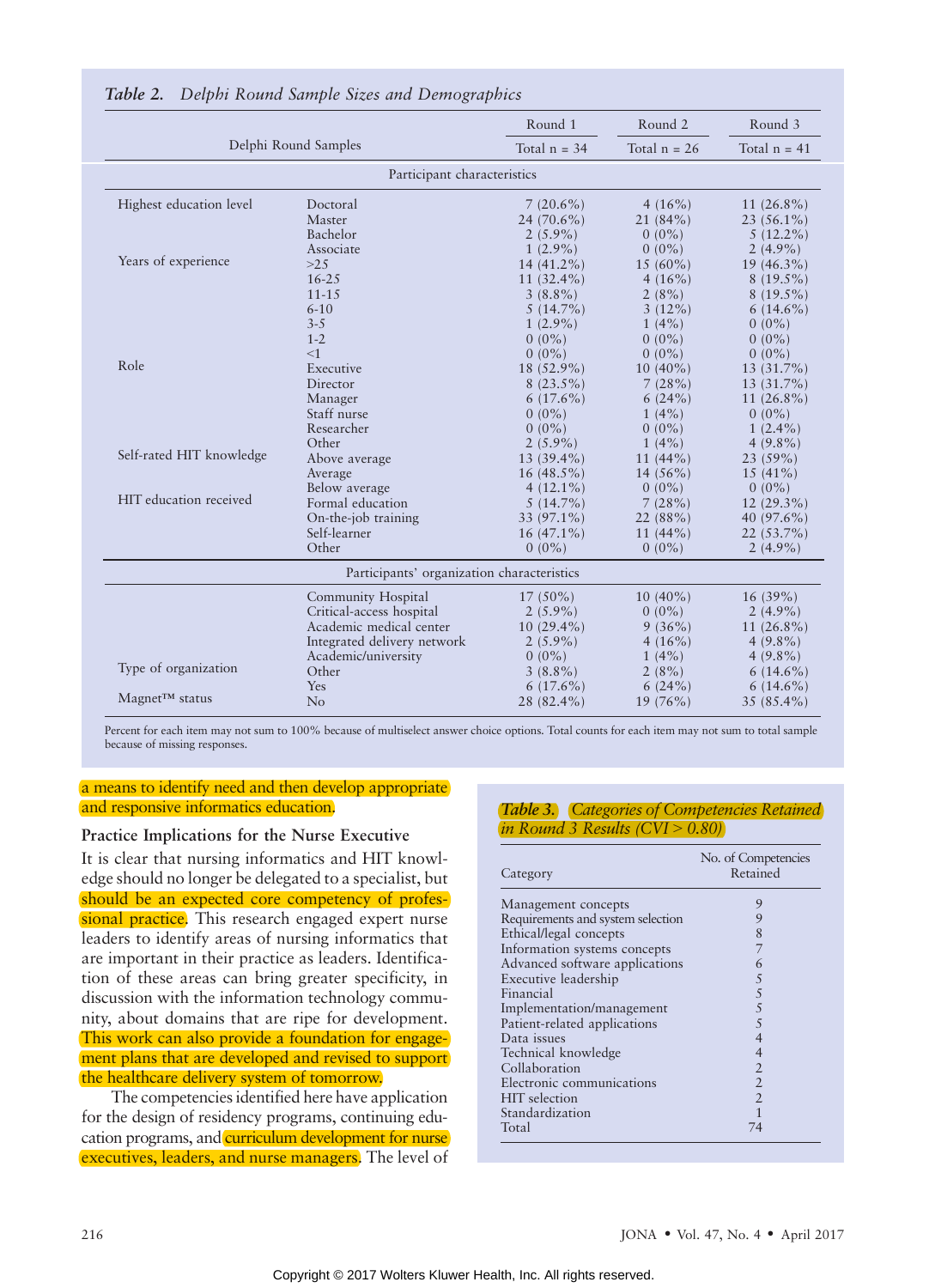| Final Competencies to Be Retained by Priority                                                                                          | <b>Not</b><br>Relevant, % Relevant, % Relevant, % Relevant, % CVI | Somewhat       | Quite | Very |              |
|----------------------------------------------------------------------------------------------------------------------------------------|-------------------------------------------------------------------|----------------|-------|------|--------------|
| 1. Ability to ensure that nursing values/requirements are<br>represented in HIT selection and evaluation                               | $\Omega$                                                          | $\Omega$       | 35    | 65   | $\mathbf{1}$ |
| 2. Inclusion of nursing information within HIT system                                                                                  | $\Omega$                                                          | $\theta$       | 22    | 78   |              |
| 3. Budgeting using technology                                                                                                          |                                                                   | $\overline{2}$ | 39    | 59   | 0.98         |
| 4. Data-based planning and decision making through the<br>utilization and synthesis of HIT system data                                 | 0                                                                 | 3              | .54   | 44   | 0.98         |
| 5. Ability to collaborate with other departments regarding project<br>management and resource allocation for HIT system implementation | $\Omega$                                                          | 3              | 47    | 50   | 0.97         |
| 6. Ability to collaborate with chief medical officer peers related<br>to HIT and needs of nurses and physicians                        | $\Omega$                                                          | 3              | 37    | 61   | 0.98         |
| 7. Ability to collaborate with interprofessional team in HIT<br>selection process                                                      | $\Omega$                                                          | 3              | 38    | 59   | 0.97         |
| 8. Ability to advocate for the development (or purchase) and use of<br>integrated, cost-effective HIT systems within the organization  | $\Omega$                                                          | 3              | 35    | 62   | 0.97         |
| 9. Communicating a system and nursing vision about the benefits<br>of HIT                                                              | $\Omega$                                                          | 3              | 30    | 68   | 0.98         |
| 10. Ability to involve frontline staff in the evaluation of HIT<br>systems related to their practice                                   | $\Omega$                                                          | 3              | 32    | 65   | 0.97         |
| 11. Ability to involve frontline staff in the development of HIT<br>system requirements                                                | $\Omega$                                                          | 3              | 24    | 73   | 0.97         |
| 12. Ability to involve frontline staff in appropriate aspects of HIT<br>design, implementation, and testing related to their practice  | $\Omega$                                                          | 3              | 24    | 73   | 0.97         |
| 13. Ability to see HIT as a top priority and strategic decision                                                                        | $\Omega$                                                          | 3              | 31    | 67   | 0.98         |
| 14. Recognition of value of clinicians' involvement in all appropriate<br>phases of HIT                                                | $\Omega$                                                          | $\overline{5}$ | 36    | 61   | 0.97         |
| 15. Quality assurance using technology                                                                                                 |                                                                   | 5              | 38    | 58   | 0.96         |

#### Table 4. Top 15 Competency Priority Ranking

detail within the description of each competency provides additional opportunities to close education and skill gaps as we look to support ongoing professional education, optimize HIT to improve patient care outcomes, enhance the patient experience, and optimize nursing workflow. In addition to psychometric validation of these competencies, future work should explore opportunities to develop interprofessional programs and partnerships with organizational CIOs to identify and specify nursing requirements for tomorrow's realtime healthcare system (ie, value cases) and evaluation of EHR impact on outcomes and patient satisfaction.

#### Limitations

Our findings are limited to the experiences of the survey responders who may have a specific interest in informatics or an already identified need. To limit bias, we used a comprehensive compilation of existing competencies identified from our environmental scan. In addition, no new competencies were identified by respondents during the Delphi process. We are unable to report a response rate because of our snowball sampling methodology.

## **Conclusions**

This research begins to identify the competencies nurse leaders have identified as relevant to their practice in today's rapidly evolving, technology-rich healthcare delivery system. The nursing profession is quickly moving beyond EHR implementation work as a major focus toward the optimal use of EHR tools and data. We expect that as information technology continues to mature nursing practice will move beyond "on-the-job informatics training" to a more competency-based model of nursing informatics education and practice. This competency identification research can serve as a pragmatic foundation to advance nursing informatics practice.

#### Acknowledgments

The research team thanks the executive leadership, committees, and membership of ONL (Massachusetts, Rhode Island, New Hampshire, Connecticut) for their support.

#### References

- 1. Payne TH, Corley S, Cullen TA, et al. Report of the AMIA EHR-2020 Task Force on the status and future direction of EHRs. J Am Med Inform Assoc. 2015;22(5):1102-1110.
- 2. Institute of Medicine. The Future of Nursing: Leading Change, Advancing Health. Washington, DC: The National Academies Press; 2011.
- 3. American Organization of Nurse Executives. AONE Salary and Compensation Study for Nurse Leaders, Executive Summary [Internet]. 2013 [cited December 29, 2015]. p10. [http://](http://wwwaoneorg/resources/nurse-leaders-compensation-summarypdf) [wwwaoneorg/resources/nurse-leaders-compensation-summarypdf.](http://wwwaoneorg/resources/nurse-leaders-compensation-summarypdf) Accessed January 20, 2017.